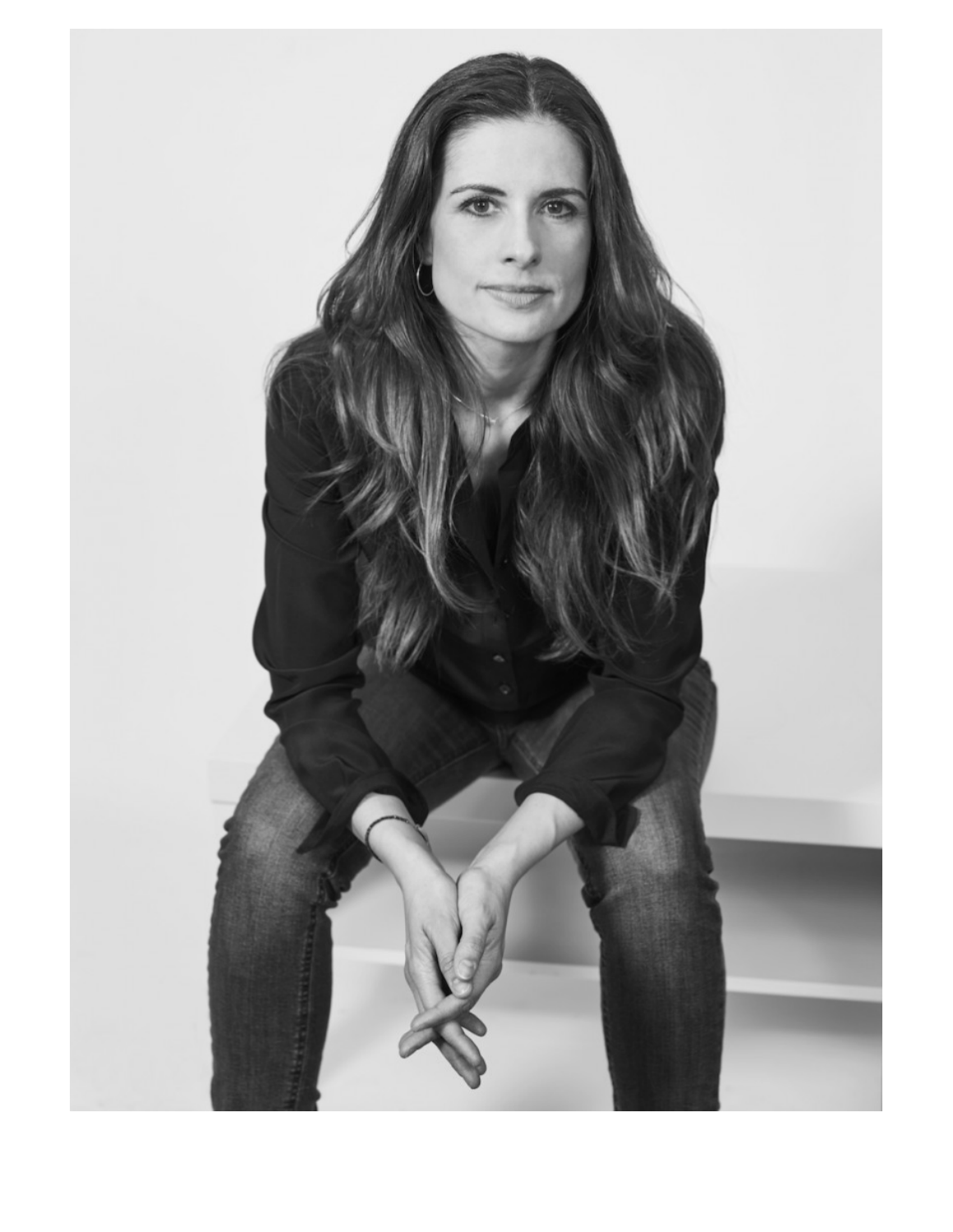## **A Conversation with Livia Firth**



**with Eco-Age?**

## **LIVIA FIRTH CREATIVE DIRECTOR, ECO-AGE**

Livia Firth is the Creative Director of Eco-Age and founder of the Green Carpet Challenge. Livia is also an Executive Producer on The True Cost. We asked about her hopes for the film, why she started Eco-Age, the global issues borne out of fast fashion, and how customers can be part of building a new system of consumption.

### **Can you tell us about the work you do**

Eco-Age is a brand consultancy that enables businesses to achieve growth by adding value through sustainability. We have a highly skilled team at Eco-Age who works directly with brands and businesses to develop and deliver sustainability strategies that are not only completely relevant to business needs, but are delivered within the commercial realities of today's world. Eco-Age simplifies sustainability, offering achievable, sustainable solutions that help our clients demonstrate sector leadership and enhance the bottom line.

#### **How did the Green Carpet Challenge Begin?**

*"Lucy Siegle challenged me to walk the huge carpets of Awards Season wearing only sustainable/ethical*

The Green Carpet Challenge started as a "game" – when Colin, my husband, received a Golden Globes nominations for Tom Ford's movie, *A Single Man*. Lucy Siegle challenged me to walk the huge carpets of Awards Season wearing only sustainable/ethical fashion. We started it together and recorded the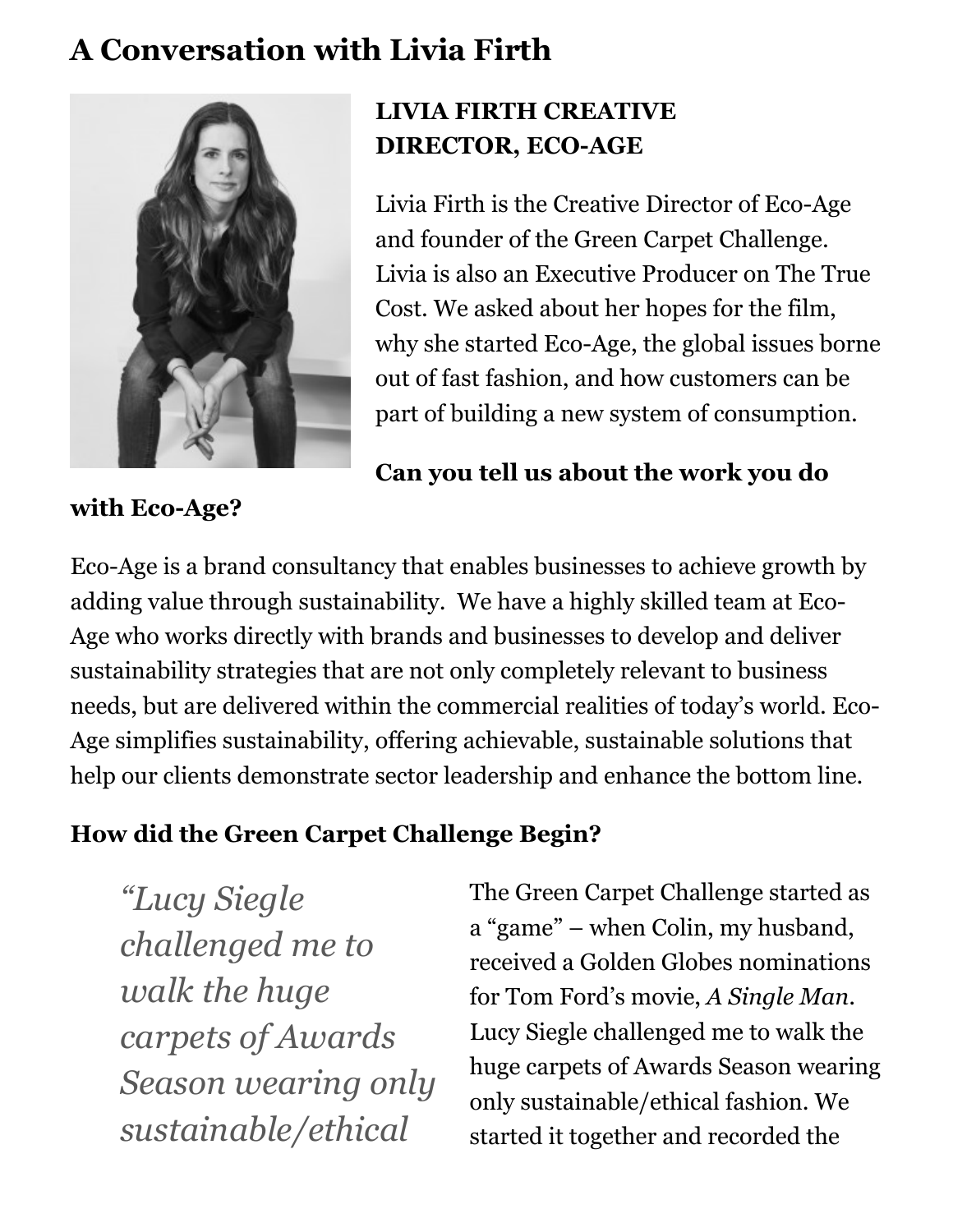*fashion."* efforts on the pages of Vogue.co.uk. It was so successful and we had so much

fun. It also gave me a great purpose to be on the carpets next to Colin, and I still get a kick every time I am on a red (green) carpet wearing a powerful story.

#### **Why does fashion play such a pivotal role in our world today?**

Take two very simple actions that we perform every single day: getting dressed and eating. Now start a journey backwards – to where your food and your clothes come from. At the other end, you will rarely find happy people, treated with dignity and respect. Human beings working at the bottom of any supply chain – whether is strawberry picking, prawn fishing, cotton farming, garment workers – are often treated like slaves, without reference to our common humanity. So "fashion" – i.e. what we wear every single day, has huge relevance and huge consequences on human, social and environmental capital.

## **What sparked your personal involvement as an activist in this area? What made you care about the impact this industry was having?**

# *"When you get back you can't pretend it is 'business as usual'."*

I went to Bangladesh in 2009 with Lucy Siegle and for the first time in my life I saw the impact of what I was wearing was having miles away from me. It was like having someone throw a bucket of iced water on you.

When you get back you can't pretend it is 'business as usual'. It's the same when you witness an accident on the other side of the street, you run and offer your help. But how far away does that accident have to happen for you not to care anymore, for it not to be your business anymore? Today, as Lucy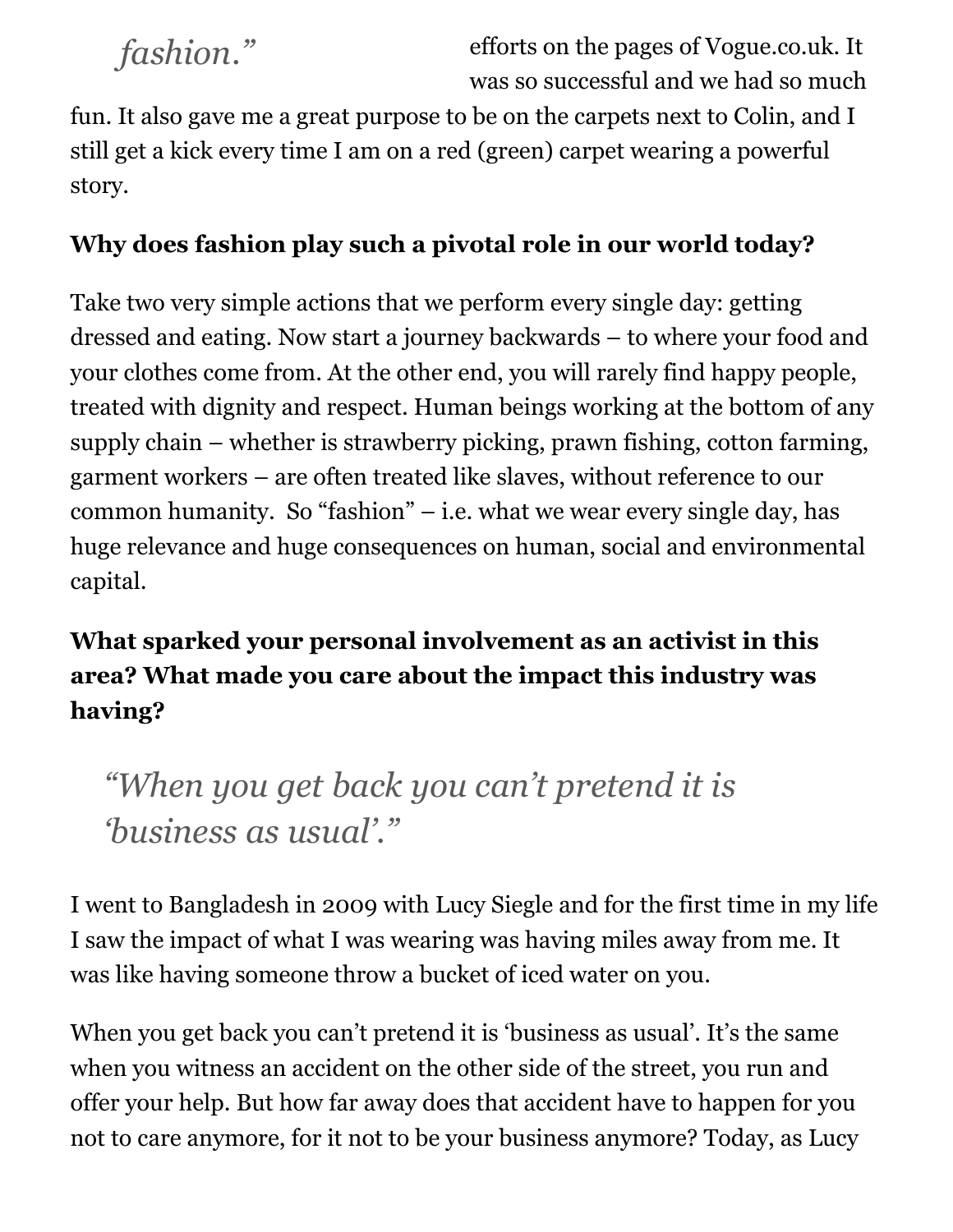puts it, 'brands, retailers and consumers have all become fantastically adept at divorcing fashion from the very fact that it is been made by an army of living, breathing, human beings with resources which are depleting the environment'.

#### **What does the term 'fast-fashion' mean to you?**

Over the past two decades fashion has changed thanks to this new phenomenon called "fast fashion" and now we have a situation where, as consumers, we are caught in an absurd circle of micro trends. Think about it. Around two mini seasons a week in stores. Disposable clothes that stay in a woman's closet for an average of just five weeks, before being thrown out – all in the name of the democratization of fashion.

*"Disposable clothes that stay in a woman's closet for an average of just five weeks, before being thrown out – all in the name of the democratization of fashion."*

In reality, this evil machine is exploiting everyone and everything: the consumer, the planet's resources and the people who produce them. Each year across the world, 1.5 billion garments are sewn by an estimated 40 million people, working in 250,000 factories. These are predominantly made in countries described by the UN as the world's least developed. All in all, the garment and textile industry is estimated to be worth some \$3 trillion.

And the bulk of that goes into the pockets of the owners of those fast fashion brands.

It's a complicated mess we are in….

When production is outsourced to poor countries, they are enslaved by an addiction to the idea of enrichment. That is when corporations start driving production costs down with volume. Like any good pusher, they offer their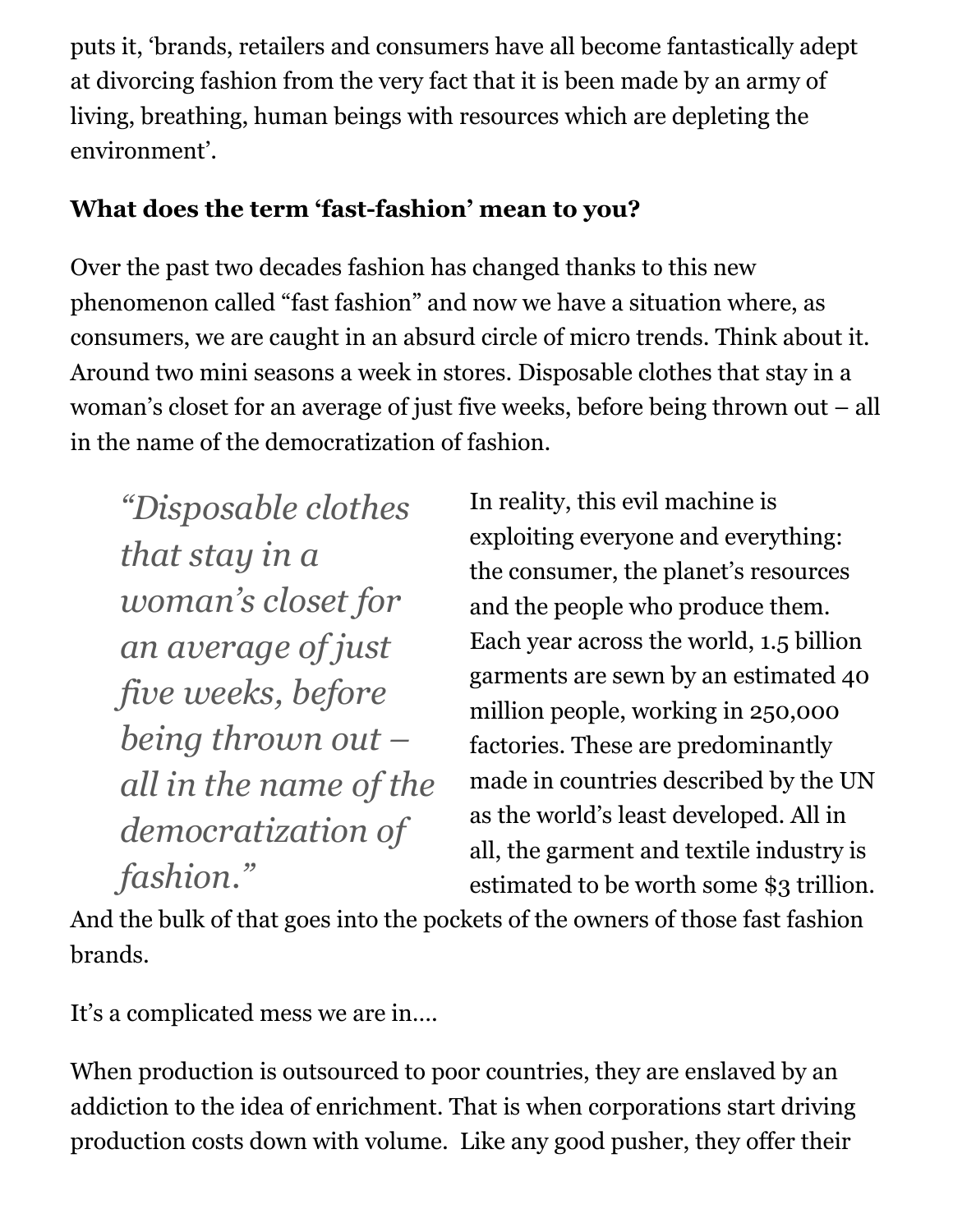potential clients a great deal, only to get them addicted. Once they've succeeded, they're in the driving seat. In the case of poor economies, they addict them to the idea of lifting their people out of poverty. In fact, they're like the big bad wolf, lying in wait for the dependency to start. And their citizens get enslaved in the same machine. At the same time, they operate as distributors and addict consumers to the idea of always faster, ever cheaper fashion, despite the human and environmental cost. It's the old problem. Out of sight, out of mind. It happens far away so we don't see it.

## **You've spent time with garment workers all around the world. What concerns or desires do you hear from them?**

Last year, for the first anniversary of the Rana Plaza factory collapse, I interviewed Nazma Aktar a union worker in Dhaka. She said she wants brands to treat the lives of garment workers at the same level as they treat the lives of people in the West. Their lives are not cheaper and yet we consider them like that. Also in The True Cost, Shima Akhter, the garment worker we follow, says it as it is: they believe the clothes are produced using their blood. But they are stuck. They have no other choice unless we break this cycle.

## **Do you believe the fashion supply chain is something we can change? What is the responsibility of business in catalyzing this change?**

Businesses have a huge role to play – and they need to take ownership of their supply chains without using excuses like local government legislation (or the very lack of them). It can be a huge challenge for brands to start these journeys and the path is very complex. Francois-Henri Pinault, CEO of Kering, said recently that "Transforming our industry so that it addresses our social and environmental challenges is a formidable task, but it is an achievable one." Fortunately others – see Chopard, Kering or Marks & Spencer – have started this journey and are now leading the way.

It is impossible to change for fast fashion brands unless they change their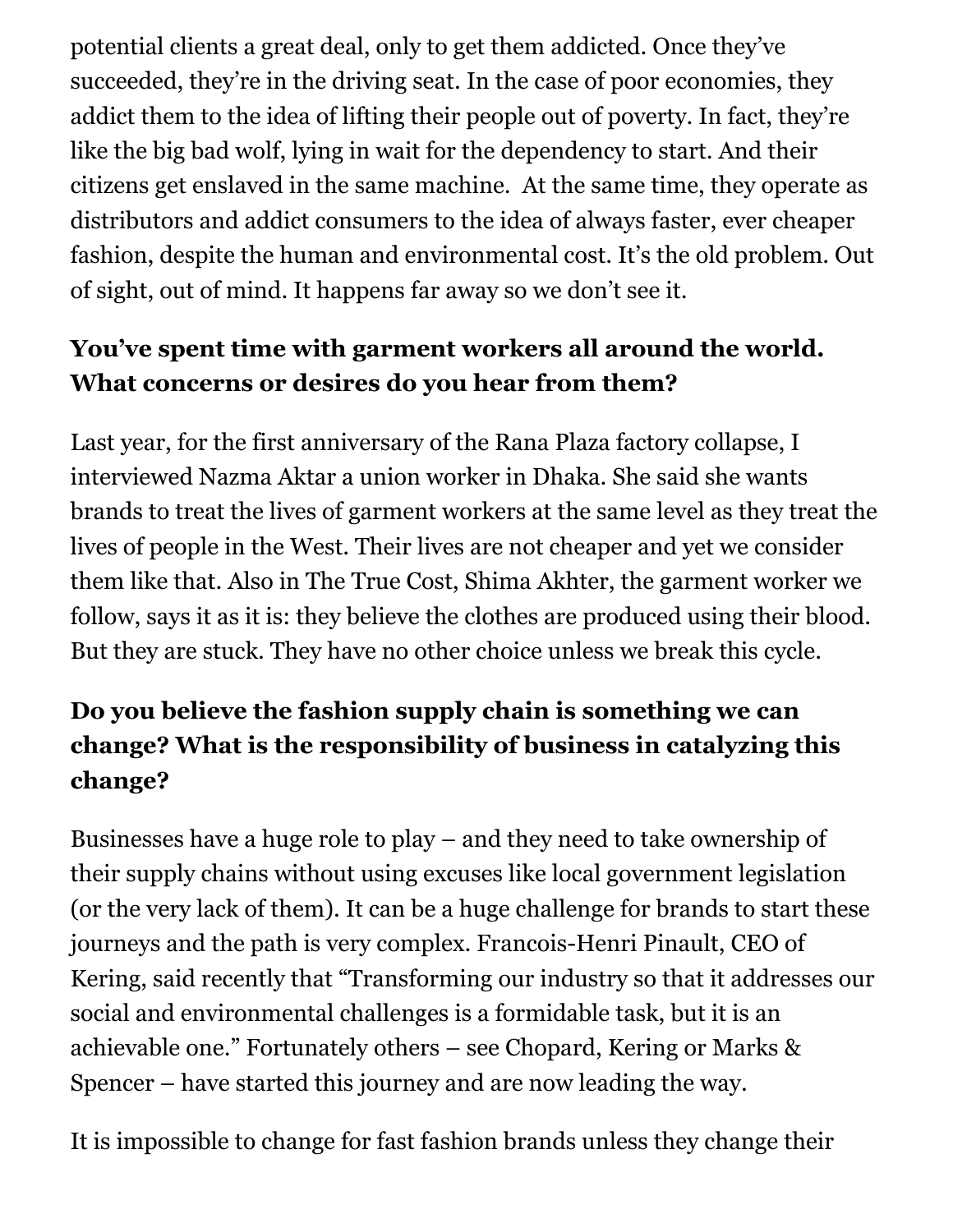business model as it will always be impossible to produce those huge volumes ethically. The issue, as Raj Sisodia put it when talking about Conscious Capitalism, is: "what do we, as business people, leaders, citizens take responsibility for? The consequences ripple out… Is it my responsibility simply delivering profits for shareholders this quarter and not looking at the impact this has on my people, my employees, my children?"

#### **How can consumers to be a part building a new system, what questions should they be asking brands?**

## *"Become an active citizen through your wardrobe."*

Consumers are becoming more intelligent and taking charge – they now understand the true cost of buying so cheaply and so fast. The solution can be very simple. Buy less and get more 'fashion mileage' out of each piece. Buy heritage pieces that will last. Become an active citizen through your wardrobe. Lucy said "if we can all commit to wearing something a minimum of 30 times, then we can buy it." This is a great simple tool and you would be surprised how many times we would reply "actually I wouldn't wear it so many times" so why would you buy it in the first place?! We need to buy clothes that we love. Clothes that will sustain our wardrobe for years to come. This is why I love fashion. It can truly empower you!

#### **What does the word 'citizen' mean to you?**

*"We start to die the day that we become silent about the things that matter to us."MLK*

Being active – an active citizen is what we should all aim for every single day. There are two quotes which I keep at heart. One is from Martin Luther King who once said that we start to die the day that we become silent about the things that matter to us. And the other